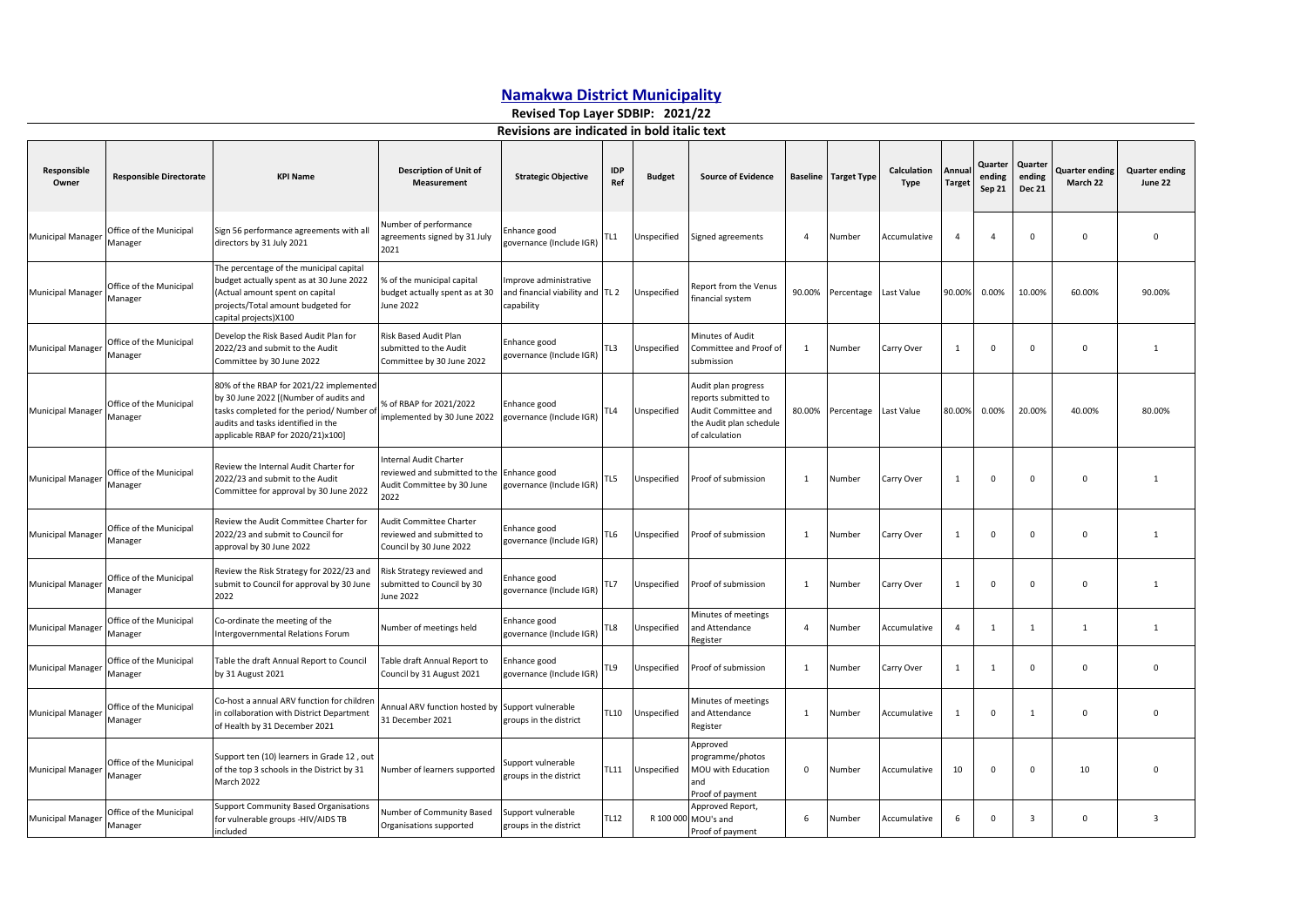| Responsible<br>Owner                         | <b>Responsible Directorate</b>     | <b>KPI Name</b>                                                                                                                                                                                                                                                                   | <b>Description of Unit of</b><br>Measurement                                            | <b>Strategic Objective</b>                                               | <b>IDP</b><br>Ref | <b>Budget</b> | <b>Source of Evidence</b>                                |                         | <b>Baseline</b> Target Type | <b>Calculation</b><br>Type | Annua<br><b>Target</b> | Quarter<br>ending<br>Sep 21 | Quarter<br>ending<br><b>Dec 21</b> | Quarter ending<br>March 22 | <b>Quarter ending</b><br>June 22 |
|----------------------------------------------|------------------------------------|-----------------------------------------------------------------------------------------------------------------------------------------------------------------------------------------------------------------------------------------------------------------------------------|-----------------------------------------------------------------------------------------|--------------------------------------------------------------------------|-------------------|---------------|----------------------------------------------------------|-------------------------|-----------------------------|----------------------------|------------------------|-----------------------------|------------------------------------|----------------------------|----------------------------------|
| Municipal Manager                            | Office of the Municipal<br>Manager | Co-Host commemorative days with the<br>Department of Sports Arts and Culture as<br>the key Department. Quarter 1: Mandela<br>day, Womens day, Heritage day; Quarter 3<br>Human rights day, Quarter 4, Freedom<br>day, Youth day.                                                  | Number of commemorative<br>days hosted                                                  | Support vulnerable<br>groups in the district                             | TL13              | Unspecified   | MOU with DSAC and<br>Proof of payment                    | 6                       | Number                      | Accumulative               | 6                      | $\overline{3}$              | $\mathbf 0$                        | $\overline{1}$             | $\overline{\phantom{a}}$         |
| Municipal Manager                            | Office of the Municipal<br>Manager | Support disadvantaged learners/students<br>with educational needs                                                                                                                                                                                                                 | Number of learners supported                                                            | Support vulnerable<br>groups in the district                             | <b>TL14</b>       | Unspecified   | Application received<br>and approved and<br>payment made | 50                      | Number                      | Accumulative               | 50                     | $\Omega$                    | $\mathbf{0}$                       | 50                         | $\mathsf 0$                      |
| Municipal Manager                            | Office of the Municipal<br>Manager | 90% of the available funding spent by 30<br>June 2022 on the implementation of the<br>Working for Water project [(Actual<br>expenditure / by total funding<br>received)x100]                                                                                                      | % of the available funding<br>spent by 30 June 2022 of the<br>Working for Water project | <b>Caring for environment</b>                                            | <b>TL15</b>       | R3,987,745    | Report from the Venus<br>inancial system                 | 90.00%                  | Percentage                  | Last Value                 | 90.00%                 | 0.00%                       | 0.00%                              | 67.50%                     | 90.00%                           |
| Chief Financial<br>Officer                   | <b>Budget and Treasury</b>         | Financial viability measured in terms of the<br>municipality's ability to meet it's service<br>debt obligations as at 30 June 2022 (Short<br>Term Borrowing + Bank Overdraft + Short<br>Term Lease + Long Term Borrowing + Long<br>Term Lease) / Total Operating Rev              | % of debt coverage                                                                      | Improve administrative<br>and financial viability and TL16<br>capability |                   | Unspecified   | Annual financial<br>statements                           | 45.00%                  | Percentage                  | Last Value                 | 45.00%                 | 0.00%                       | 0.00%                              | 0.00%                      | 45.00%                           |
| Chief Financial<br>Officer                   | <b>Budget and Treasury</b>         | Financial viability measured in terms of the<br>available cash to cover fixed operating<br>expenditure as at 30 June 2022 ((Cash and<br>Cash Equivalents - Unspent Conditional<br>Grants - Overdraft) + Short Term<br>Investment) / Monthly Fixed Operational<br>Expenditure excl | Number of months it takes to<br>cover fix operating expenditure<br>with available cash  | Improve administrative<br>and financial viability and TL17<br>capability |                   | Unspecified   | Annual financial<br>statements                           | $\overline{\mathbf{3}}$ | Number                      | Last Value                 | $\overline{3}$         | $\mathbf 0$                 | $\mathsf 0$                        | $\Omega$                   | $\overline{a}$                   |
| Chief Financial<br>Officer                   | <b>Budget and Treasury</b>         | Submit the adjustments budget for<br>approval to Council by 28 February 2022                                                                                                                                                                                                      | Adjustment budget submitted<br>to Council by 28 February 2022                           | mprove administrative<br>and financial viability and TL18<br>capability  |                   | Jnspecified   | Proof of submission                                      | 1                       | Number                      | Carry Over                 | $\mathbf{1}$           | $\Omega$                    | $\mathbf 0$                        | $\mathbf{1}$               | $\mathbf 0$                      |
| Chief Financial<br>Officer                   | <b>Budget and Treasury</b>         | Table the draft main budget to Council by<br>31 March 2022                                                                                                                                                                                                                        | Draft main budget tabled to<br>Council by 31 March 2022                                 | mprove administrative<br>and financial viability and TL19<br>capability  |                   | Unspecified   | Proof of submission                                      | $\mathbf{1}$            | Number                      | Carry Over                 | 1                      | $\Omega$                    | $\mathbf{0}$                       | $\mathbf{1}$               | $\mathbf{0}$                     |
| Chief Financial<br>Officer                   | <b>Budget and Treasury</b>         | Submit the final main budget for<br>consideration/approval to Council by 31<br>May 2022                                                                                                                                                                                           | Final main budget submitted t<br>Council by 31 May 2022                                 | mprove administrative<br>and financial viability and TL20<br>capability  |                   | Unspecified   | Proof of submission                                      | 1                       | Number                      | Carry Over                 | $\mathbf{1}$           | $\Omega$                    | $\mathbf{0}$                       | $\Omega$                   | $\mathbf{1}$                     |
| Chief Financial<br>Officer                   | <b>Budget and Treasury</b>         | Submit the annual financial statements to<br>AGSA by 31 August 2021                                                                                                                                                                                                               | Annual financial statements<br>submitted to AGSA by 31<br>August 2021                   | Improve administrative<br>and financial viability and TL21<br>capability |                   | Jnspecified   | Proof of submission                                      | 1                       | Number                      | Carry Over                 | 1                      | -1                          | $\mathbf{0}$                       | $\Omega$                   | $\mathbf{0}$                     |
| Chief Financial<br>Officer                   | <b>Budget and Treasury</b>         | 100% spend of the FMG grant allocation in<br>terms of the approved business plan by 30<br>June 2022(Actual expenditure/total grant<br>allocation received)x100                                                                                                                    | 6 of the grant allocation spend and financial viability and TL22                        | Improve administrative<br>capability                                     |                   | R 2 000 000   | Report from the Venus<br>financial system                | 100.00%                 | Percentage                  | Last Value                 | ######                 | 10.00%                      | 30.00%                             | 60.00%                     | 100.00%                          |
| Senior Manager:<br>Municipal Support<br>Unit | Municipal Support Unit             | Review the Workplace Skills Plan for 2022-<br>23 and submit to the LGSETA by 30 April<br>2022                                                                                                                                                                                     | Plan submitted to the LGSETA<br>by 30 April 2022                                        | mprove administrative<br>and financial viability and TL23<br>capability  |                   | Jnspecified   | Proof of submission                                      | 1                       | Number                      | Carry Over                 | 1                      | $\Omega$                    | $\mathbf 0$                        | $\mathbf 0$                | 1                                |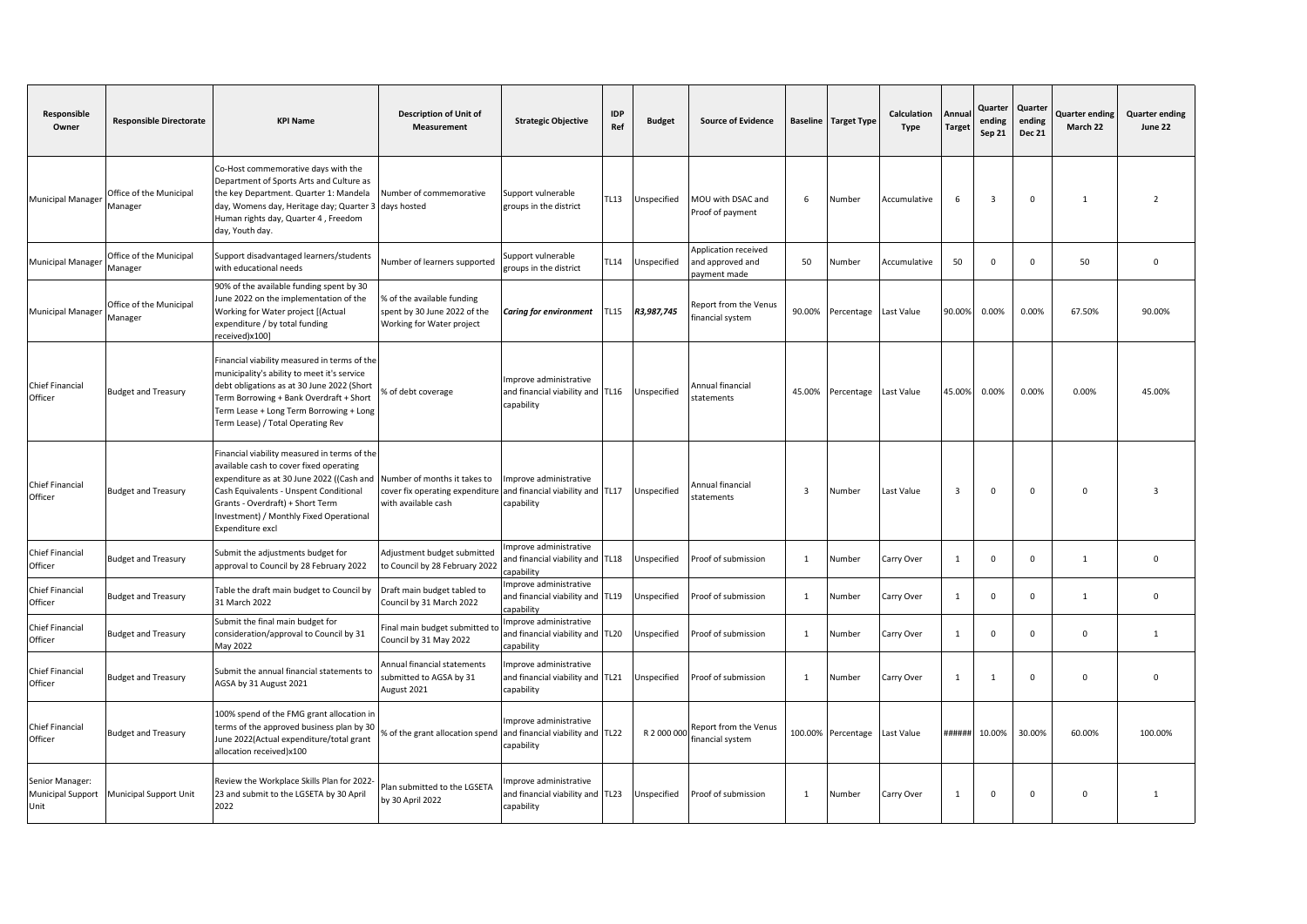| Responsible<br>Owner                                            | <b>Responsible Directorate</b>                  | <b>KPI Name</b>                                                                                                                                                                                                                        | <b>Description of Unit of</b><br>Measurement                                                               | <b>Strategic Objective</b>                                                                  | <b>IDP</b><br>Ref | <b>Budget</b> | <b>Source of Evidence</b>                                  |                         | <b>Baseline</b> Target Type | <b>Calculation</b><br>Type | Annua<br><b>Target</b>  | Quarter<br>ending<br>Sep 21 | Quarter<br>ending<br><b>Dec 21</b> | <b>Quarter ending</b><br>March 22 | <b>Quarter ending</b><br>June 22 |
|-----------------------------------------------------------------|-------------------------------------------------|----------------------------------------------------------------------------------------------------------------------------------------------------------------------------------------------------------------------------------------|------------------------------------------------------------------------------------------------------------|---------------------------------------------------------------------------------------------|-------------------|---------------|------------------------------------------------------------|-------------------------|-----------------------------|----------------------------|-------------------------|-----------------------------|------------------------------------|-----------------------------------|----------------------------------|
| Senior Manager:<br><b>Municipal Support</b><br>Unit             | Municipal Support Unit                          | The percentage of the municipality's<br>personnel budget actually spent on<br>implementing its workplace skills plan by<br>30 June 2022((Actual amount spent on<br>training/total personnel budget)x100)                               | % of the personnel budget<br>actually spent on<br>implementing its workplace<br>skills plan                | mprove administrative<br>and financial viability and TL24<br>capability                     |                   | Unspecified   | Report from the Venus<br>financial system                  | 0.86%                   | Percentage                  | Last Value                 | 0.86%                   | 0.00%                       | 0.00%                              | 0.00%                             | 0.86%                            |
| Senior Manager:<br>Municipal Support<br>Unit                    | <b>Municipal Support Unit</b>                   | Top layer SDBIP 2021/22 submitted to<br>Mayor within 14 days after the budget has<br>been approved                                                                                                                                     | Toplayer SDBIP submitted                                                                                   | Enhance good<br>governance (Include IGR)                                                    | TL25              | Jnspecified   | Acknowledgment of<br>receipt of the Top Layer<br>SDBIP     | 1                       | Number                      | Carry Over                 | 1                       | $\mathbf 0$                 | $\mathbf 0$                        | $\Omega$                          | 1                                |
| Senior Manager:<br><b>Municipal Support</b><br>Unit             | Municipal Support Unit                          | Annual review of municipal support<br>implementation plans by 30 June 2022                                                                                                                                                             | Annual reviewed<br>implementation plans of<br>municipalities.                                              | Enhance good<br>governance (Include IGR)                                                    | TL <sub>26</sub>  | Unspecified   | Proof of reviewed<br>implementation plan                   | $\overline{\mathbf{3}}$ | Number                      | Carry Over                 | $\overline{\mathbf{3}}$ | $\Omega$                    | $\mathsf 0$                        | $\Omega$                          | $\mathbf{3}$                     |
| Senior Manager:<br>Corporate and<br>Municipal Health<br>Service | Corporate & Municipal<br><b>Health Services</b> | Number of people from employment<br>equity target groups employed (appointed<br>during 2021/22) in the three highest levels<br>of management in compliance with a<br>municipality's approved employment<br>equity plan by 30 June 2022 | Number of people appointed i<br>the three highest levels of<br>management                                  | Improve administrative<br>and financial viability and TL27<br>capability                    |                   | Unspecified   | Appointment letter                                         | 1                       | Number                      | Accumulative               | 1                       | $\Omega$                    | $\mathbf 0$                        | $\Omega$                          |                                  |
| Senior Manager:<br>Corporate and<br>Municipal Health<br>Service | Corporate & Municipal<br><b>Health Services</b> | Limit the vacancy rate to less than 10% of<br>budgeted posts by 30 June 2022(Number<br>of budgeted posts filled/Number of<br>budgeted posts on the organogram)x100)                                                                    | % of budgeted posts vacant                                                                                 | Improve administrative<br>and financial viability and TL28<br>capability                    |                   | Unspecified   | Updated organogram                                         | 10.00%                  | Percentage                  | Last Value                 | 10.00%                  | 0.00%                       | 0.00%                              | 0.00%                             | 10.00%                           |
| Senior Manager:<br>Corporate and<br>Municipal Health<br>Service | Corporate & Municipal<br><b>Health Services</b> | Submit the reviewed organogram to<br>Council for approval by 30 June 2022                                                                                                                                                              | Organogram submitted to<br>Council by 30 June 2022                                                         | mprove administrative<br>and financial viability and TL29<br>capability                     |                   | Unspecified   | Proof of submission                                        | 1                       | Number                      | Carry Over                 | 1                       | $\mathbf 0$                 | $\mathsf 0$                        | $\Omega$                          | 1                                |
| Senior Manager:<br>Corporate and<br>Municipal Health<br>Service | Corporate & Municipal<br><b>Health Services</b> | Annually review the Disaster and Fire<br>Management Service Plan and submit the<br>draft amendments to Council by 30 June<br>2022                                                                                                      | Amendments of draft Disaster<br>and Fire Management Service<br>Plan submitted by 30 June<br>2022           | To coordinate the<br>disaster management<br>and fire management<br>services in the district | TL30              | Unspecified   | Proof of submission                                        | 1                       | Number                      | Carry Over                 | 1                       | $\Omega$                    | $\mathbf 0$                        | $\Omega$                          | $\overline{1}$                   |
| Senior Manager:<br>Economic<br>Development and<br>Planning      | Economic Development<br>and Planning            | Annually review the LED strategy and<br>submit draft amendments to Council by 30<br><b>June 2022</b>                                                                                                                                   | Amentments of draft LED<br>strategy submitted by 30 June<br>2022                                           | Promote and facilitate<br>Local Economic<br><b>Development</b>                              | TL31              | Unspecified   | Proof of submission                                        | 1                       | Number                      | Carry Over                 | 1                       | $\Omega$                    | $\mathbf 0$                        | $\Omega$                          | 1                                |
| Senior Manager:<br>Economic<br>Development and<br>Planning      | <b>Economic Development</b><br>and Planning     | Annually review the District IDP<br>framework of the local municipalities in<br>the district and submit to the IDP<br>Representative forum by 31 December<br>2021                                                                      | District IDP framework<br>reviewed and submitted to the<br>IDP Representative Forum by<br>31 December 2021 | Enhance good<br>governance (Include IGR)                                                    | TL32              | Unspecified   | Minutes and attendance<br>register of IDP Rep<br>Forum     | -1                      | Number                      | Carry Over                 | $\mathbf{1}$            | $\mathbf 0$                 | 1                                  | $\Omega$                          | $\Omega$                         |
| Senior Manager:<br>Economic<br>Development and<br>Planning      | Economic Development<br>and Planning            | Annually review the IDP and table the<br>draft to Council by 31 March 2022                                                                                                                                                             | Draft reviewed IDP tabled to<br>Council by 31 March 2022                                                   | Enhance good<br>governance (Include IGR)                                                    | L33               | Unspecified   | Council Resolution and<br>Agenda of the Council<br>Meeting | 1                       | Number                      | Carry Over                 | 1                       | $\Omega$                    | $\mathsf 0$                        | $\overline{1}$                    | $\mathbf{0}$                     |
| Senior Manager:<br>Economic<br>Development and<br>Planning      | Economic Development<br>and Planning            | Annually review the IDP and submit the<br>final to Council by 31 May 2022 for<br>consideration/approval.                                                                                                                               | Final reviewed IDP submitted<br>to council by 31 May                                                       | Enhance good<br>governance (Include IGR)                                                    | TL34              | Unspecified   | Council Resolution and<br>Agenda of the Council<br>Meeting | $\mathbf{1}$            | Number                      | Carry Over                 | 1                       | $\Omega$                    | $\Omega$                           | $\mathbf{1}$                      | $\Omega$                         |